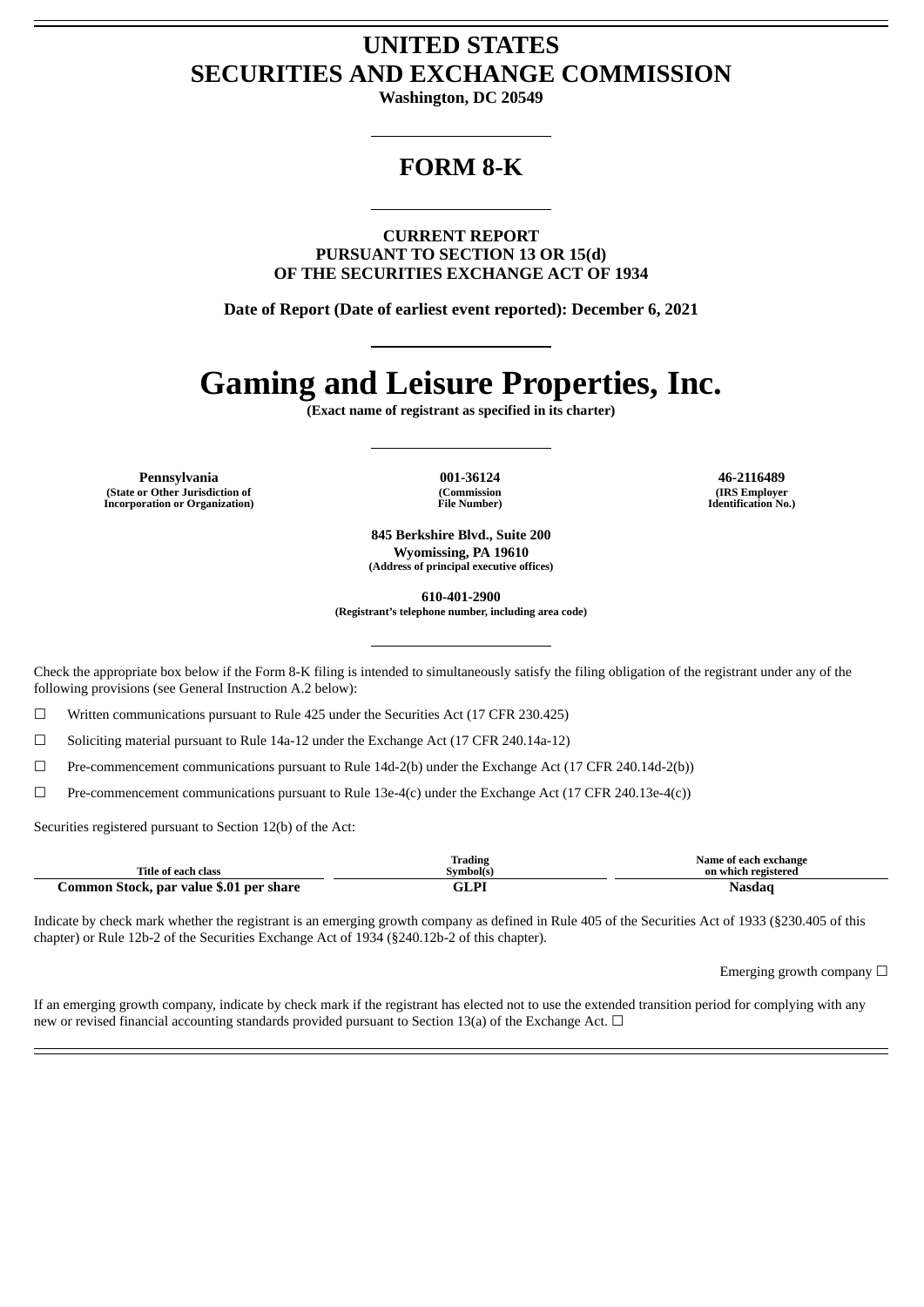#### **Item 7.01. Regulation FD Disclosure.**

On December 6, 2021, Gaming and Leisure Properties, Inc. (together with its subsidiaries, "GLPI") issued a press release announcing the entering into definitive agreements to acquire the real estate of three gaming facilities from affiliates of The Cordish Companies, as more fully described in Item 8.01 of this Current Report on Form 8-K. A copy of the press release is attached hereto as Exhibit 99.1 and incorporated herein by reference.

The information in this Item 7.01, including Exhibit 99.1, is intended to be furnished and shall not be deemed to be "filed" for the purposes of Section 18 of the Securities Exchange Act of 1934, as amended (the "Exchange Act"), or otherwise subject to the liabilities of that section and shall not be incorporated by reference into any filing under the Securities Act of 1933, as amended, or the Exchange Act, except as shall be expressly set forth by specific reference in such filing.

#### **Item 8.01. Other Events.**

On December 6, 2021, GLPI entered into definitive agreements to acquire the real property assets of Live! Casino & Hotel Maryland, Live! Casino & Hotel Philadelphia, and Live! Casino Pittsburgh, including applicable long-term ground leases, from affiliates of The Cordish Companies ("Cordish"). The three properties have an aggregate real estate purchase price payable by GLPI of approximately \$1.81 billion, to be comprised of approximately \$795.2 million in qualified debt assumption (to be satisfied by GLPI), \$323.0 million of newly-issued operating partnership units, or OP units, in GLPI's operating partnership, and the balance in cash.

Simultaneous with the closing of these transactions, GLPI will enter into a new triple-net master lease with affiliates of Cordish for Live! Casino & Hotel Philadelphia, and Live! Casino Pittsburgh, as well a single asset lease for Live! Casino & Hotel Maryland. The master lease and single asset lease will each have an initial term of 39 years, with a maximum term of 60 years inclusive of tenant renewal options. The initial annual cash rent for all three properties will be \$125.0 million, with a 1.75% fixed yearly escalator on the entirety of the rent commencing upon the leases' second anniversary.

The Maryland transaction is expected to close in late 2021, and the Pennsylvania transactions in early 2022, in each case subject to receipt of required regulatory approvals, financing and other customary closing conditions. In connection with the issuance of OP units in GLPI's operating partnership at the closing of each transaction, GLPI intends to enter into limited tax protection agreements with the applicable Cordish affiliates pursuant to which the operating partnership will agree to minimize the tax consequences to Cordish resulting from the taxable sale or other disposition of the applicable properties within a specified period and to maintain certain minimum levels of indebtedness allocable to each protected partner for tax purposes.

GLPI expects to fund the total cash consideration payable by it at the closings using cash on hand, borrowings under its revolving credit facility and/or with funds from additional financing arrangements, which are expected to include issuances of debt and equity securities, or a combination thereof. The sources of financing actually used will depend upon a variety of factors, including market conditions.

In addition to the real estate transactions for the three properties described above, GLPI and Cordish have agreed to collaborate on a range of future real estate and development opportunities, including a five-year right of first offer and refusal for GLPI on any sale-leaseback (or similar) transaction that Cordish might pursue with respect to its existing Kansas City Live! Entertainment District property, and a seven-year equity co-investment arrangement pursuant to which GLPI will co-invest with Cordish at the 20% level on new gaming development projects, excluding those involving currently-owned Cordish properties or non-Cordish owned existing gaming licensed facilities.

#### **Item 9.01. Financial Statements and Exhibits.**

(d)**Exhibits**

| Exhibit<br><u>Number</u> | <b>Description</b>                                                          |
|--------------------------|-----------------------------------------------------------------------------|
| 99.1                     | Press Release, dated December 6, 2021                                       |
| 104                      | Cover Page Interactive Data File (embedded within the Inline XBRL document) |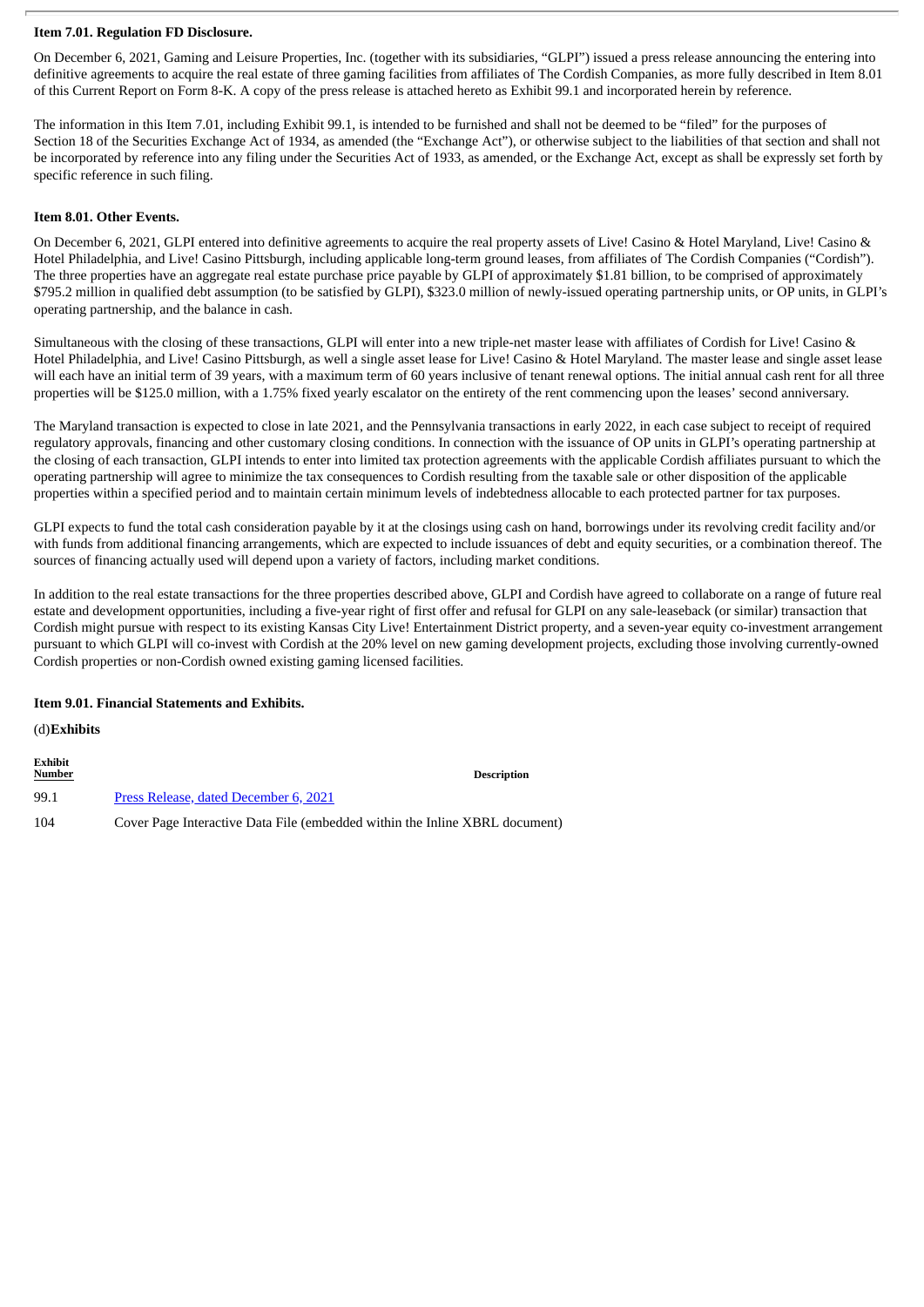**SIGNATURE**

Pursuant to the requirements of the Securities Exchange Act of 1934, the Registrant has duly caused this report to be signed on its behalf by the undersigned hereunto duly authorized.

### Dated: December 6, 2021 GAMING AND LEISURE PROPERTIES, INC.

By: /s/ Peter M. Carlino

Name: Peter M. Carlino

Title: Chairman of the Board and Chief Executive Officer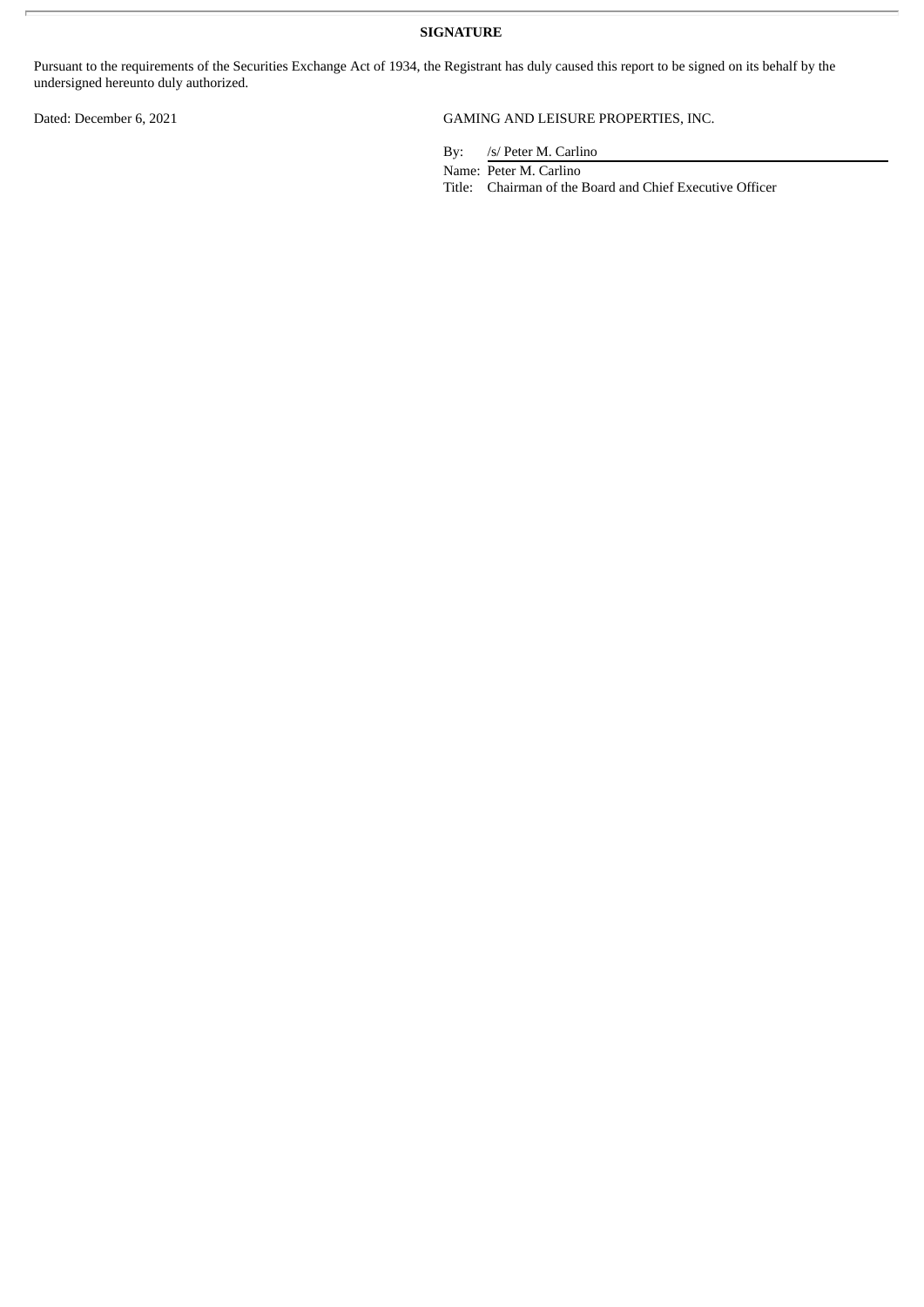<span id="page-3-0"></span>



#### **GAMING AND LEISURE PROPERTIES AND THE CORDISH COMPANIES ANNOUNCE STRATEGIC RELATIONSHIP:**

#### **GLPI TO ACQUIRE THE REAL ESTATE ASSETS OF THREE CORDISH LIVE! CASINO PROPERTIES FOR \$1.81 BILLION; CORDISH TO IMMEDIATELY LEASE BACK PROPERTIES AND CONTINUE ALL CURRENT AND FUTURE GAMING OPERATIONS; GLPI AND CORDISH FORM PARTNERSHIP TO PURSUE STRATEGIC GAMING OPPORTUNITIES**

*Acquisition Expected to be Immediately Accretive at Closing and Further Diversifies Tenant Roster*

*Acquiring Leading Regional Gaming Assets at a 6.9% Capitalization Rate*

*Gaming and Leisure Properties and The Cordish Companies to Collaborate on Future Real Estate and Development Strategic Opportunities*

**WYOMISSING, PA — December 6, 2021** — Gaming and Leisure Properties, Inc. (NASDAQ: GLPI) ("GLPI" or the "Company") announced today that it entered into definitive agreements to acquire the real property assets of Live! Casino & Hotel Maryland, Live! Casino & Hotel Philadelphia, and Live! Casino Pittsburgh, including applicable long-term ground leases, from affiliates of The Cordish Companies ("Cordish"). The initial transaction has an aggregate consideration of approximately \$1.81 billion. Cordish will immediately lease back all the properties, and continue uninterrupted to own, control and manage all the gaming operations of the facilities. The transaction for the three properties includes not only the existing real estate assets, but also a binding partnership on future Cordish casino developments, as well as potential financing partnerships between GLPI and Cordish in other areas of Cordish's portfolio of real estate and operating businesses.

Consideration for the three-property real estate transactions will be comprised of a mix of qualified debt assumption (to be satisfied by GLPI), cash, and \$323 million of newly-issued operating partnership units, or OP units, in GLPI's operating partnership, economically aligning both groups for future collaboration and partnership.

Simultaneous with the closing of these transactions, GLPI will enter into a new triple-net master lease with Cordish for Live! Casino & Hotel Philadelphia, and Live! Casino Pittsburgh, as well a single asset lease for Live! Casino & Hotel Maryland. The master lease and single asset lease will have an initial term of 39 years, with a maximum term of 60 years inclusive of tenant renewal options. The initial annual cash rent for all three properties will be \$125.0 million, with a 1.75% fixed yearly escalator on the entirety of the rent commencing upon the leases' second anniversary, representing an implied capitalization rate of 6.9%. The rent coverage ratio in 2022 is expected to approximate 2.0x for the master lease and 2.7x for the single asset lease.

Peter Carlino, Chairman and CEO of GLPI, commented, "We are excited to establish a relationship with The Cordish Companies, one of the country's preeminent developers of large-scale experiential real estate projects, casinos, hospitality and entertainment districts. We have long admired Cordish for their creation of the highly successful 'Live!' brand across these entertainment, gaming and hospitality districts. A crucial aspect of our transaction was Cordish's continued commitment to operating with the same team, approach, and standard of excellence that has brought their casinos so much success. These new leases are expected to have strong rent coverage at an accretive cap rate while further expanding and diversifying our portfolio and marking a continuation of our strategy to build an industry leading, high quality tenant roster. In addition to the real estate transaction for the three properties, we are excited to partner with Cordish on a range of future strategic opportunities that can leverage the financial and real estate development strengths and resources of both companies. The OP unit portion of the transaction consideration aligns our interests with the goal of building new value for our constituents."

David Cordish, Chairman of The Cordish Companies, commented, "We have long admired GLPI's pioneering structure and accomplishments as a public platform. Cordish is delighted to be partnering with GLPI on this range of transactions, which align two recognized leaders in their respective industries. Live! is iconic brand, and our commitment to our customers, team members and local communities as top priorities will continue unabated. We look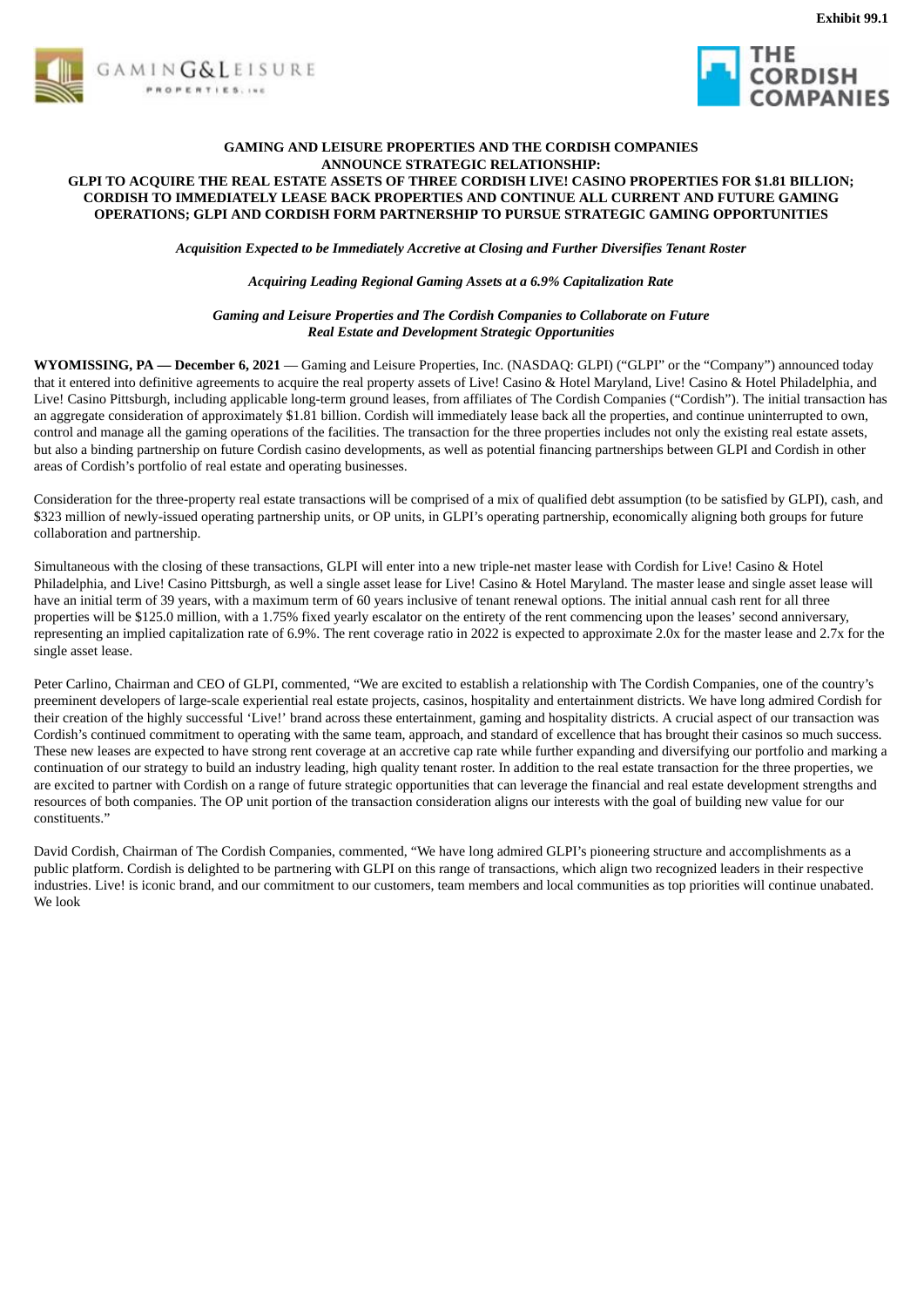forward to continue delivering quality entertainment experiences in the markets we serve now, and collaborating and partnering with GLPI on opportunities to grow the Live! brand in the future. Our election to receive a significant portion of our consideration in GLPI OP units stands testament to our recognition of GLPI's significant underlying value and quality as a company, and the synergies we see between the two companies."

The Maryland transaction is expected to close by 2021 year end, and the Pennsylvania transactions are expected to close in early-2022, all subject to receipt of required regulatory approvals, financing and other customary closing conditions. GLPI expects to fund the total cash consideration payable by it at the closings using cash on hand, borrowings under its revolving credit facility and/or with funds from additional financing arrangements, which are expected to include issuances of debt and equity securities, or a combination thereof. The sources of financing actually used will depend upon a variety of factors, including market conditions.

In addition to the real estate transaction for the three properties, and the potential for collaboration at existing or future non-gaming properties, GLPI and Cordish have agreed to collaborate on a range of future real estate and development opportunities, including:

- Casino Development Equity Co-Investment Partnership: For a period of seven years following the closing of the transaction for the Pennsylvania properties, GLPI will co-invest with Cordish on any new gaming development project, excluding those involving currently-owned Cordish properties or existing gaming licensed facilities. GLPI will invest in 20% of Cordish's portion of the equity in the project throughout the life of the project.
- Right Of First Refusal: For a period of five years following the closing of the transaction for the Pennsylvania properties, GLPI will have a right of first offer and right of first refusal on any sale-leaseback (or similar) transaction which Cordish pursues, in whole or in part, related to a specifically identified Cordish Live! Entertainment District property.

Wells Fargo Securities, LLC acted as financial advisor to GLPI on the transaction.

#### **About Gaming and Leisure Properties**

GLPI is engaged in the business of acquiring, financing, and owning real estate property to be leased to gaming operators in triple-net lease arrangements, pursuant to which the tenant is responsible for all facility maintenance, insurance required in connection with the leased properties and the business conducted on the leased properties, taxes levied on or with respect to the leased properties and all utilities and other services necessary or appropriate for the leased properties and the business conducted on the leased properties.

#### **About The Cordish Companies**

The Cordish Companies' origins date back to 1910 and encompass four generations of privately-held, family ownership. During the past ten decades, The Cordish Companies has grown into a global leader in Commercial Real Estate; Entertainment Districts; Sports-Anchored Developments; Gaming; Hotels; Residential Properties; Restaurants; Coworking Spaces; and Private Equity. One of the largest and most respected developers in the world, The Cordish Companies has been awarded an unprecedented seven Urban Land Institute Awards for Excellence for public-private developments that are of unique significance to the cities in which they are located. The Cordish Companies has developed and operates highly acclaimed dining, entertainment and hospitality destinations throughout the United States, many falling under The Cordish Companies' Live! Brand, highly regarded as one of the premier entertainment brands in the country. In gaming, The Cordish Companies has developed among the most successful casino hotel resorts in the world including the Hard Rock Hotel & Casino Hollywood, Hard Rock Hotel & Casino Tampa, Live! Casino & Hotel Maryland, Live! Casino & Hotel Philadelphia, and Live! Casino Pittsburgh. Welcoming over 55 million visitors per year, these developments are among the highest profile dining, entertainment, gaming, hotel and sports-anchored destinations in the country. Over the generations, The Cordish Companies has remained true to the family's core values of quality, entrepreneurial spirit, long-term personal relationships, and integrity. As a testimony to the long-term vision of its family leadership, The Cordish Companies still owns and manages virtually every business it has created. For more information visit www.cordish.com or follow us on Twitter.